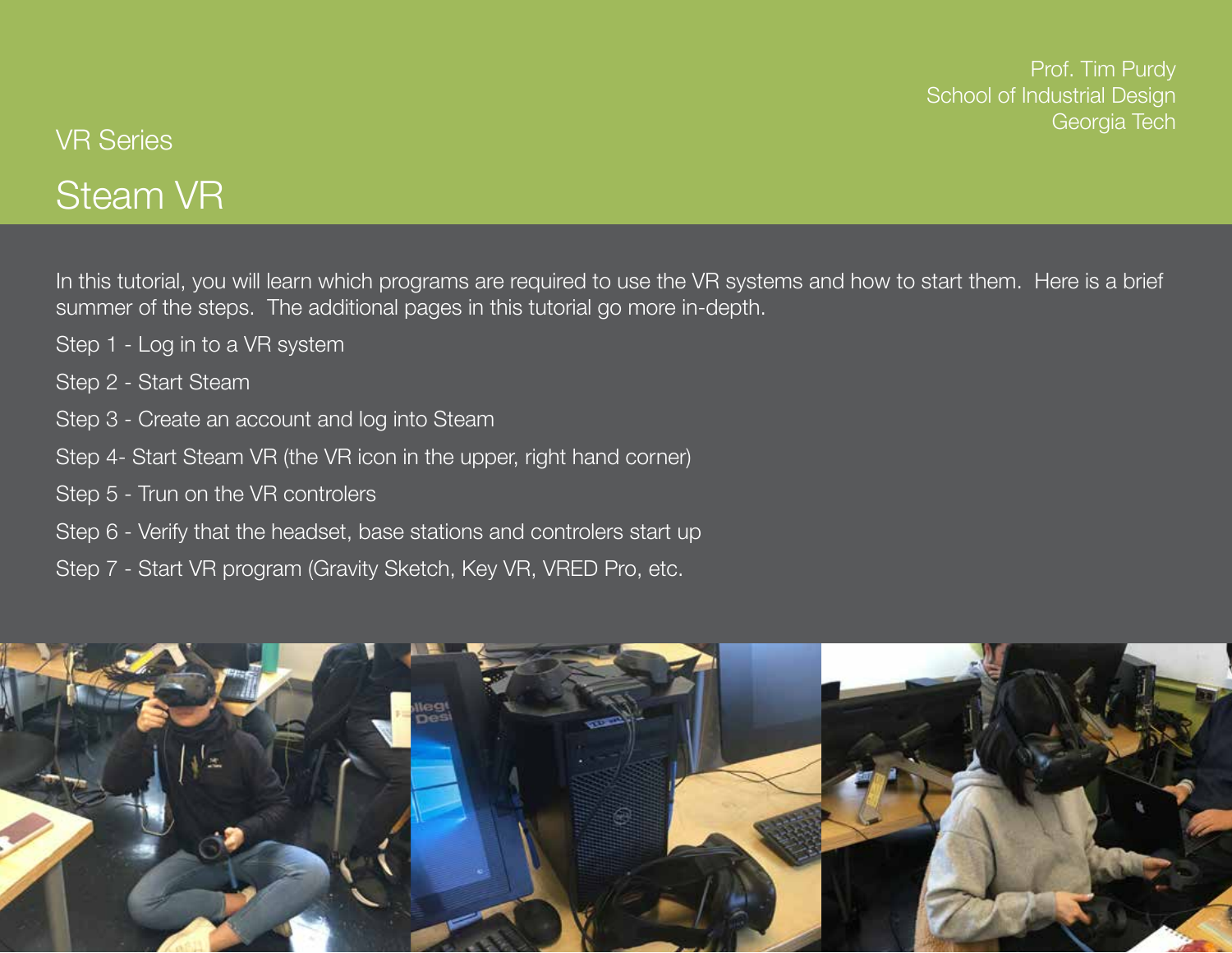Log into one of the VR systems. Currently, there are 2 systems in the Sketching Lab (104a) and 2 cart systems. The cart systems require may require additional steps to setup the VR systems and log in using the wireless network. See the tutorial on VR Cart Systems. Step 1



Step 2

Start Steam. The Vive headsets uses the Steam VR system to work so Steam must be started first. If Steam has already been started and an account is setup, then many of the VR programs will start Steam VR automatically.

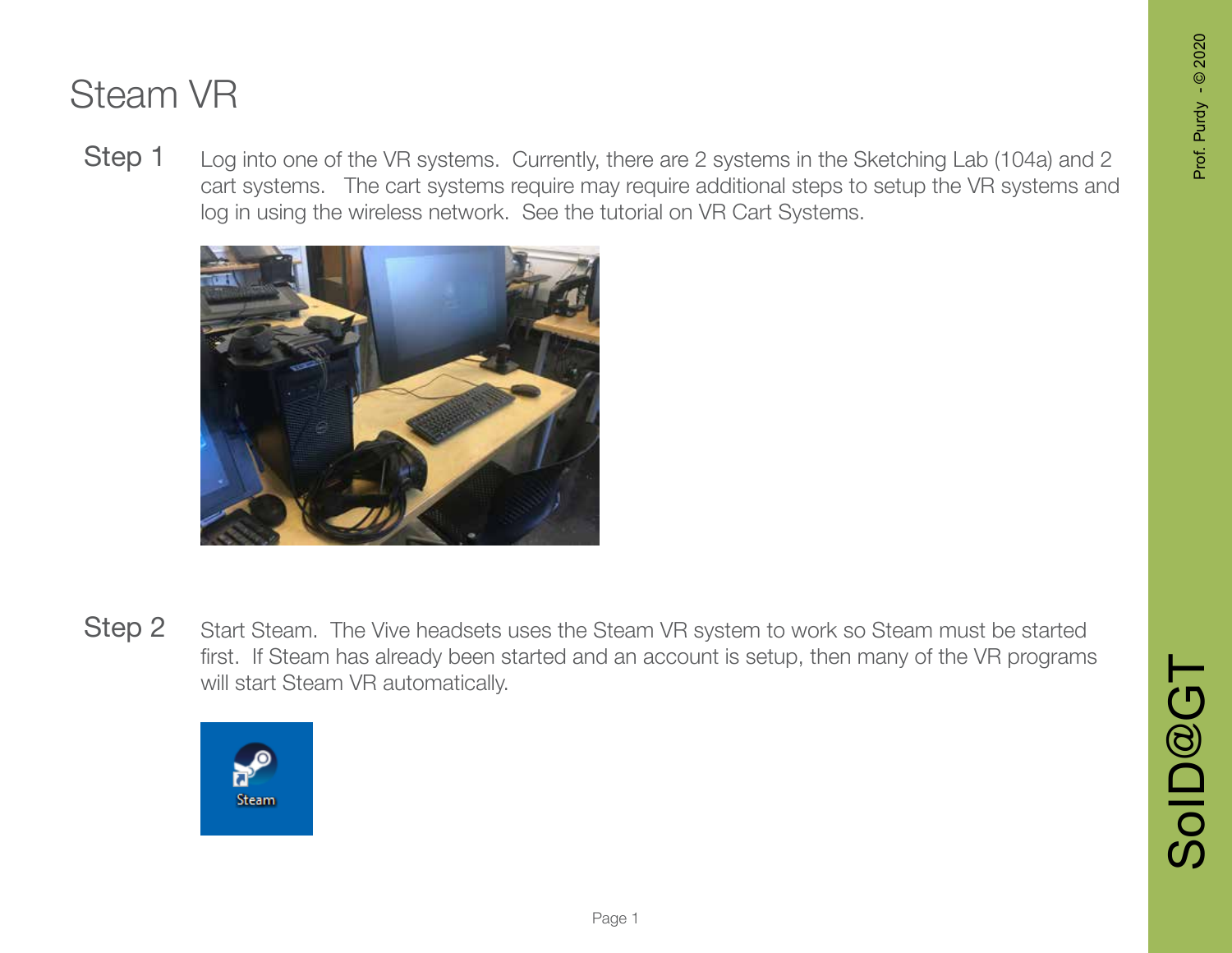Step 3 Log into Steam. Because Steam accounts are specificate to a user, you will need to use your personal account. If you do not have a Steam account, then create one. They are free and do not require any purchases.

| Steam Login  |                             |                 |                      |  |
|--------------|-----------------------------|-----------------|----------------------|--|
|              | <b>STEAM</b>                |                 |                      |  |
| Account name |                             |                 |                      |  |
| Password     |                             |                 |                      |  |
|              | Remember my password        |                 |                      |  |
|              | LOGIN                       |                 | CANCEL               |  |
|              |                             |                 |                      |  |
|              | Need help with sign in?     | I CAN'T SIGN IN |                      |  |
|              | Don't have a Steam account? |                 | CREATE A NEW ACCOUNT |  |
|              |                             |                 |                      |  |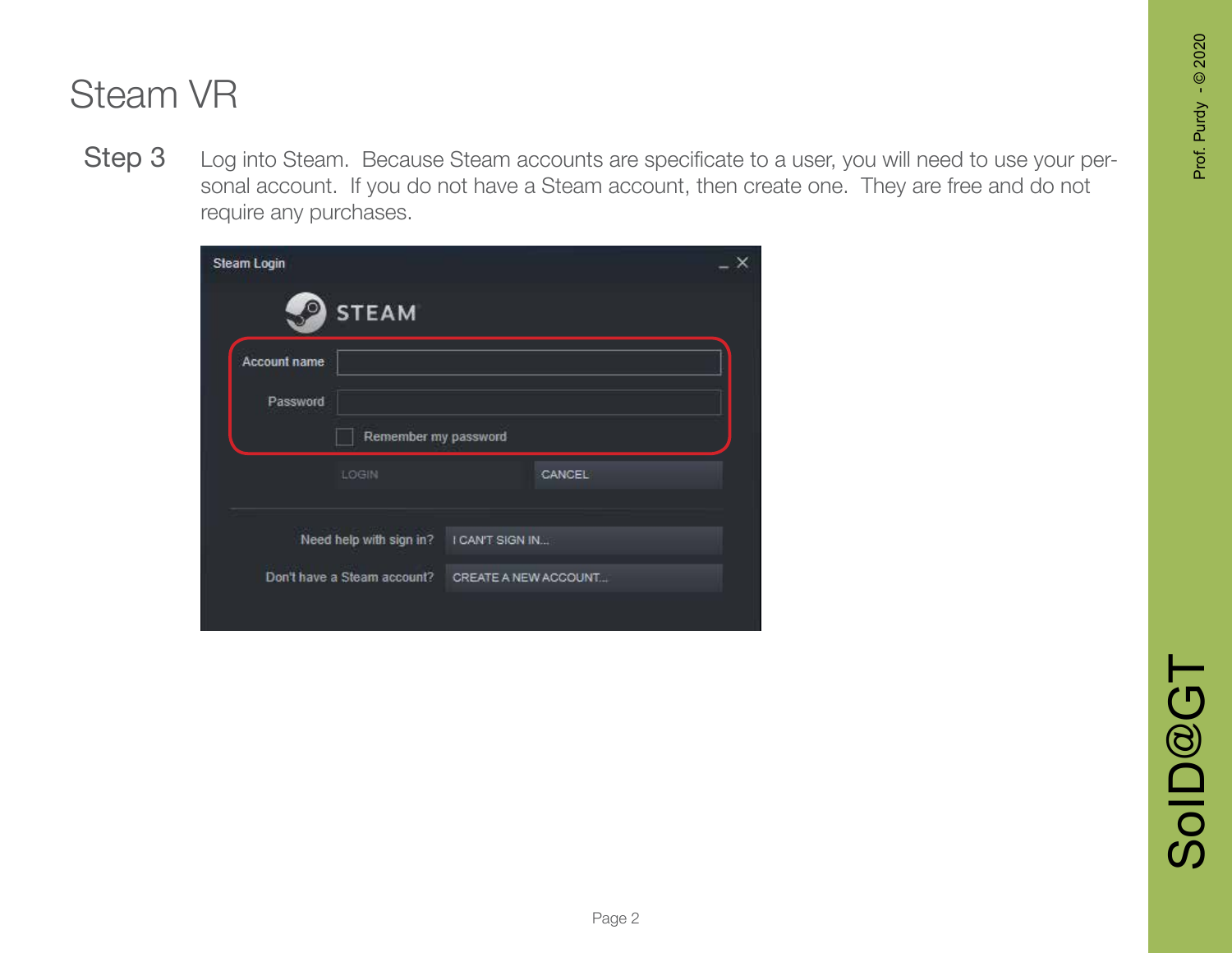Step 4 Start Steam VR. This is a separate program that connects to the Vive system. Using the pop up menu, task such as Room Setup, Tutorials, Device Paring, etc can be perform.



Step 5 Remove the Vive controlers from their stand and turn them on. The USB power chord should also be disconnected.

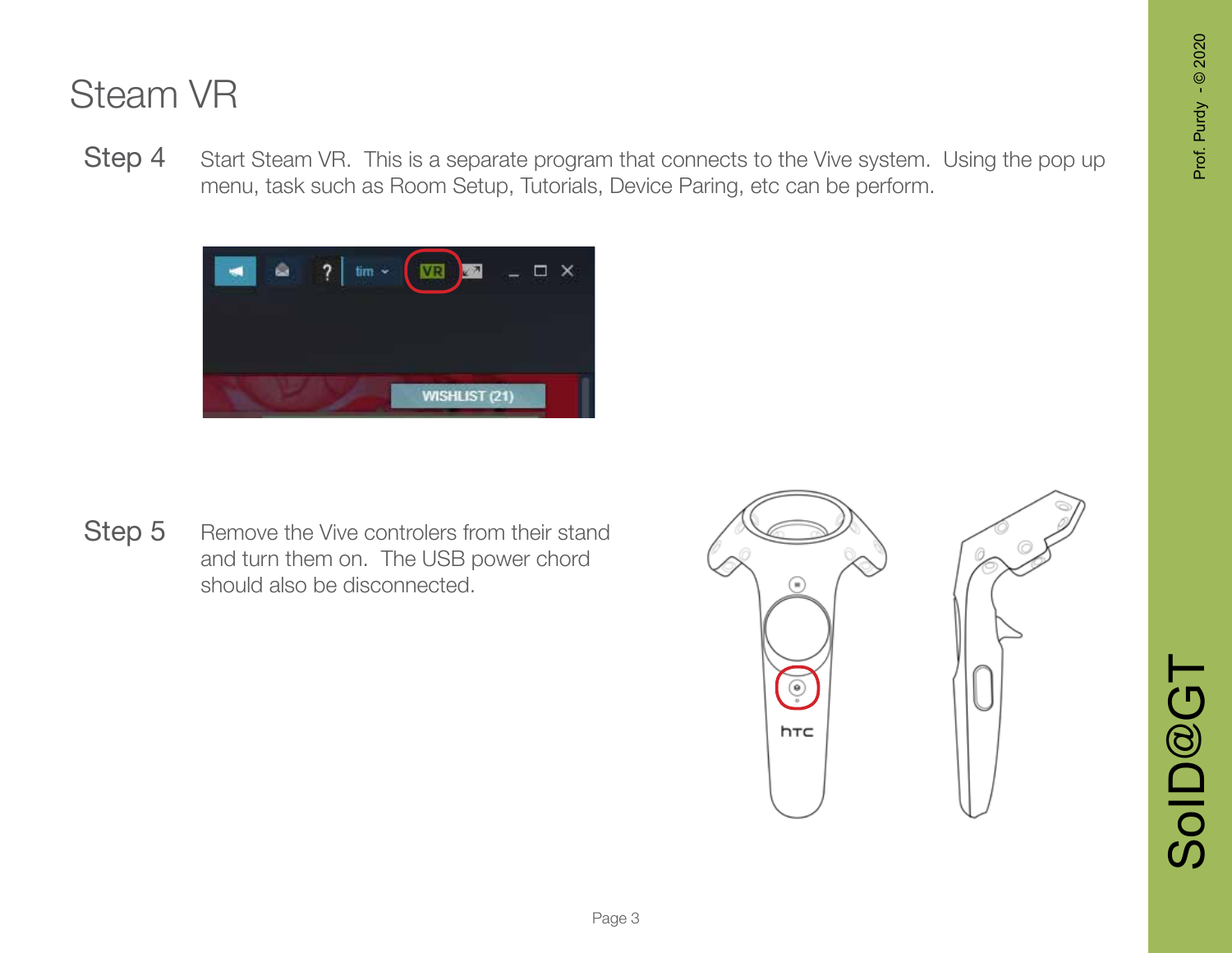Step 6 If the Steam VR is working properly, then all the icons (headset, controlers and base statsions) should be sctive. Some like the base stations make take more time to start up.



Step 7 Any of the programs can now be used. Note that some programs actually start in VR while other programs have to switched into VR.